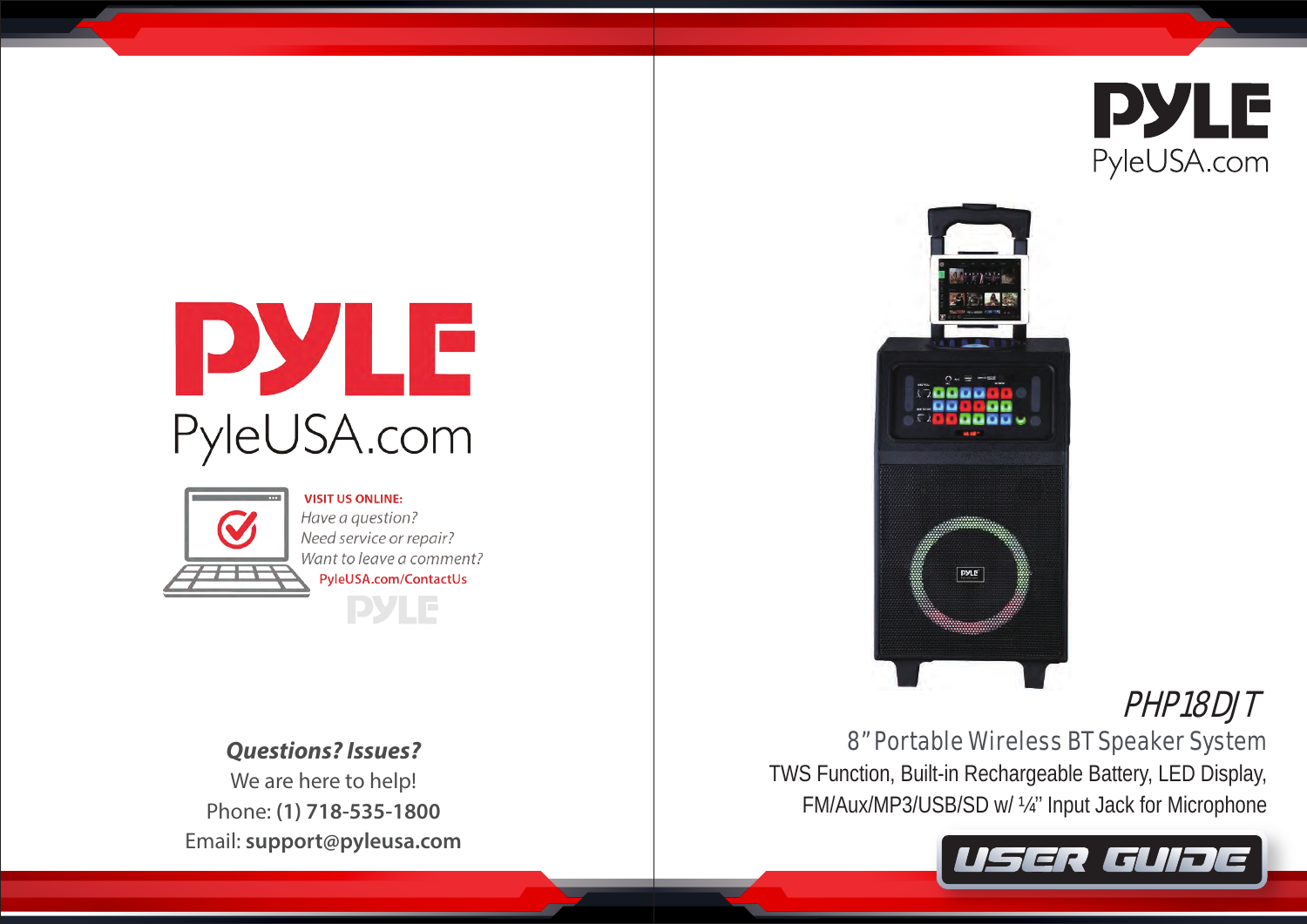#### *WARNING*



1. **DO NOT** place objects on top of the device, as objects may scratch the device.



2. **DO NOT** expose the device to dirty or dusty environments.



3. **DO NOT** insert any foreign objects into the device.



4. **DO NOT** expose the device to strong magnetic or electrical field.



5. **DO NOT** use the device in the rain



6. Please check with your Local Authority or retailer for proper disposaI of electronic products.



7. **DO NOT** disassemble the device. Only a certified service technician should perform repair.



8. The device has apertures to disperse heat. **DO NOT** block the device ventilation, the device may become hot and malfunction as a result.

*Illegal operation may cause personal injury, which could be fatal and may cause damage to property. For safety, we do not suggest to charge unit and use microphone together.*

#### *CONTROL BOARD FUNCTIONS*



- 1. Play/stop music on USB/Micro SD/BT mode, scan FM channel on FM mode
- 2. USB and micro SD memory card input jack
- 3. Press and hold to decrease music volume, short press to choose last channel
- 4. 3.5MM AUX input jack
- 5. 6.5MM microphone input jack
- 6. Power switch button
- 7. **Mode button:** short press to select USB/Micro SD/AUX/BT/FM mode
- 8. Menu button: short press to select Bass (b) or Treble ( $E$ ) or main volume (U), and then use Prev (-) or Next (+) button to decrease or increase
- 9. **Charge LED indicator:** Red light in charge, blue light full charge
- 10. DC 9V charge input jack
- 11. Increase bass effect button
- 12. Front LED light mode button

(Top mushroom LED light swift button at the back of unit)

- 13. **TWS Function button:** Two unit both on Wireless BT mode, press this TWS button to start TWS pairing.
- 14. 4 kinds of DJ effect selecting button
- 15. Microphone volume knob
- 16. Microphone echo knob
- 17. Press and hold to increase music volume, short press to choose next channel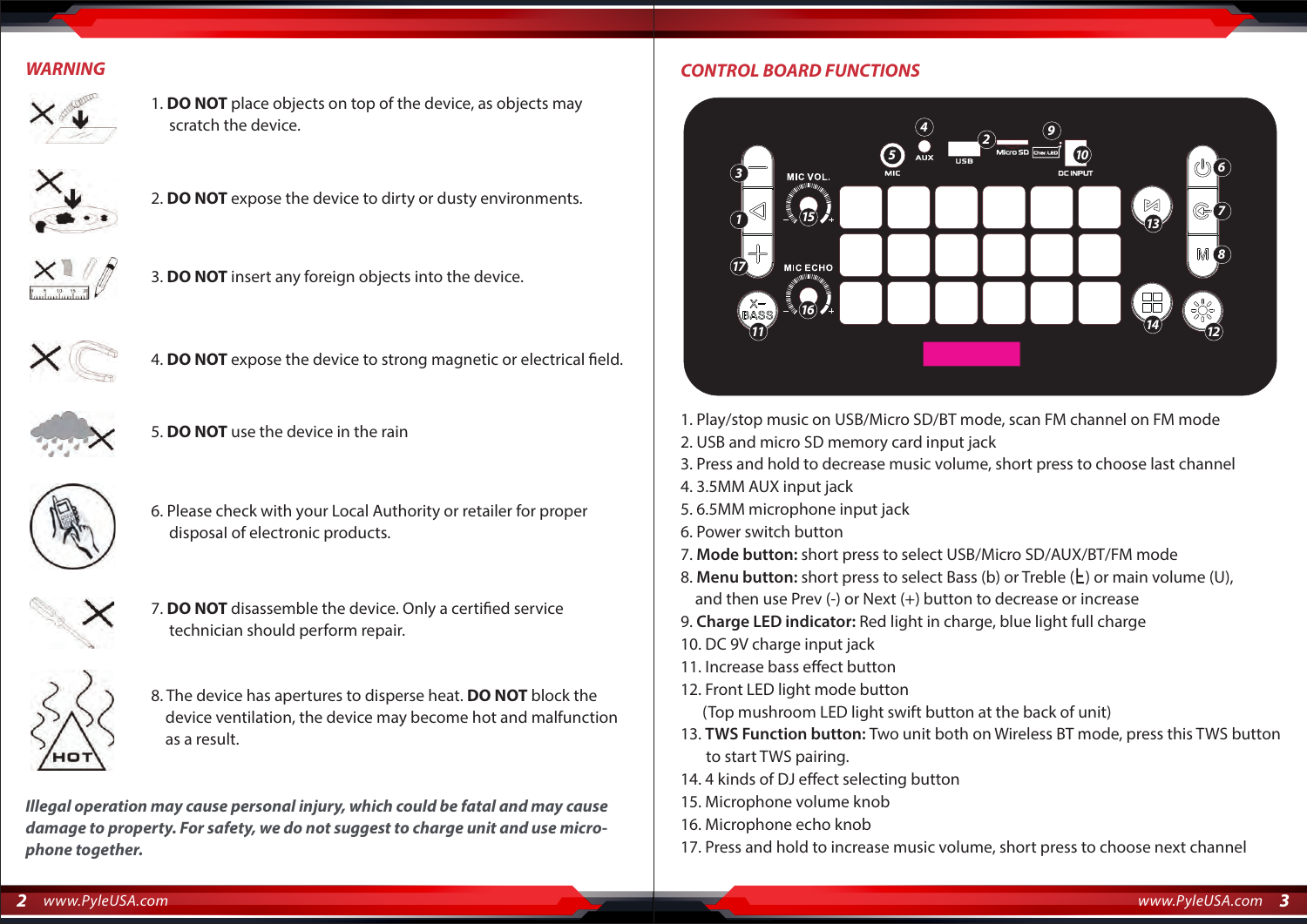#### *REMOTE CONTROL FUNCTIONS*

- 1. Standby button
- 2. Choose input AUX/FM/BT/USB signal
- 3. Mute button
- 4. Play/Stop button on Mp3 mode, scan function on FM mode
- 5. Next song on USB/Micro SD Card, next channel on FM mode
- 6. Previous song of USB/Micro SD Card, last channel on FM mode
- 7. EQ effect on Mp3 mode
- 8. Increase speaker volume
- 9. Choose song number directly on Mp3 mode
- 10. Stop button
- 11. Decrease music volume
- 12. Repeat song on USB/Micro SD Card



#### *TROUBLESHOOTING*

| <b>Fault</b>                        | <b>Possible Cause</b>                                                                                                                      | <b>Solution</b>                                                                                                              |
|-------------------------------------|--------------------------------------------------------------------------------------------------------------------------------------------|------------------------------------------------------------------------------------------------------------------------------|
| No sound                            | 1. No input sound source.<br>2. Volume is too low.                                                                                         | 1. Use a better music signal.<br>2. Adjust volume.                                                                           |
| Distortion<br>of sound              | 1. Volume too high.<br>2. Speaker may be damaged                                                                                           | 1. Turn down the volume.<br>2. If speaker is damaged, repair<br>or replace it.                                               |
| <b>Karaoke</b><br>does not<br>work  | 1. Microphone plug is not fully<br>inserted.<br>2. Microphone switch is not on.<br>3. Microphone volume knob is at<br>the lowest position. | 1. Plug microphone properly into<br>the socket.<br>2. Turn on microphone switch.<br>3. Adjust microphone volume<br>properly. |
| MP <sub>3</sub><br>does not<br>play | 1. The audio format in the USB<br>is incorrect.<br>2. Improper operation has caused<br>a process disorder.<br>3. USB disc is disconnected. | 1. Convert audio format into Mp3<br>format.<br>2. Reboot the machine.<br>3. Insert USB disc properly.                        |

#### *Wireless BT Connectivity:*

- Built-in BT for Wireless Music Streaming
- Simple & Hassle-Free Pairing
- Works with All of Today's Latest Devices
- Smartphones, Tablets, Laptops, Computers, etc.
- Wireless BT Version: 5.0
- Wireless BT Network Name: '**PYLEUSA**'
- Wireless Range: Up to 32' ft.